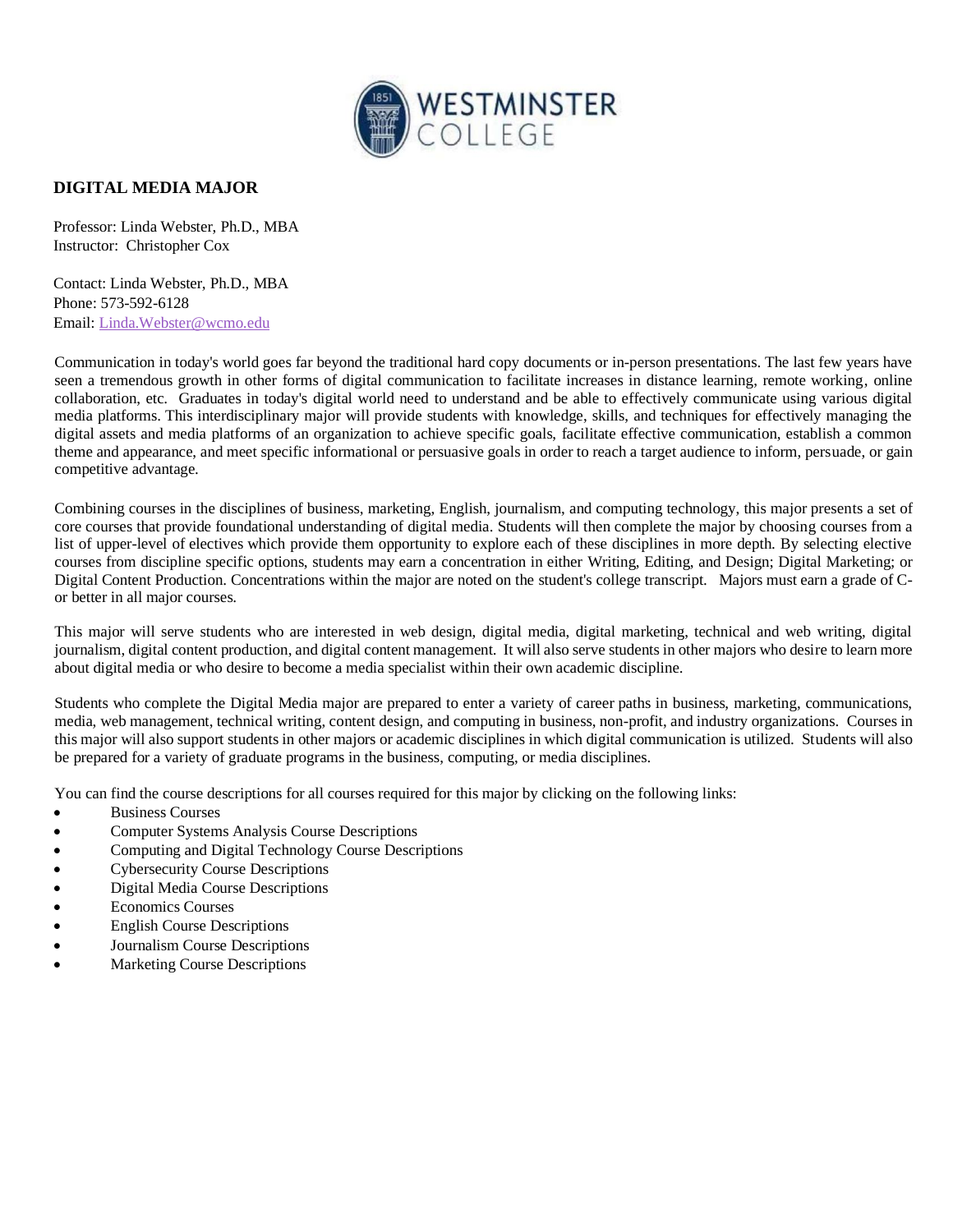## ACADEMIC REQUIREMENTS SUMMARY SHEET ACADEMIC YEAR 2022-2023

## Major: **DIGITAL MEDIA MAJOR**

| <b>Student's Last Name</b>    | <b>First Name</b>                                                                                                                                                                                                                  | Middle Initial      |                       |       |  |  |
|-------------------------------|------------------------------------------------------------------------------------------------------------------------------------------------------------------------------------------------------------------------------------|---------------------|-----------------------|-------|--|--|
|                               | Advisor                                                                                                                                                                                                                            | Date Major Declared |                       |       |  |  |
| Course #                      | <b>Title of Course</b>                                                                                                                                                                                                             | Hours<br>Required   | Semester<br>Completed | Grade |  |  |
| <b>Core Required Courses:</b> |                                                                                                                                                                                                                                    |                     |                       |       |  |  |
| <b>CBR 220</b>                | <b>Information Security</b>                                                                                                                                                                                                        | 3                   |                       |       |  |  |
| DIG <sub>2xx</sub>            | Introduction to Digital Media                                                                                                                                                                                                      | 3                   |                       |       |  |  |
| DIG <sub>2xx</sub>            | Graphic Design                                                                                                                                                                                                                     | 3                   |                       |       |  |  |
| DIG <sub>2xx</sub>            | Media Design and Human Behavior                                                                                                                                                                                                    | 3                   |                       |       |  |  |
| <b>DIG 250</b>                | Web Page Design                                                                                                                                                                                                                    | 3                   |                       |       |  |  |
| DIG <sub>3xx</sub>            | Social Media and Marketing                                                                                                                                                                                                         | 3                   |                       |       |  |  |
| <b>DIG 470</b>                | Digital Media Capstone I                                                                                                                                                                                                           | 3                   |                       |       |  |  |
| <b>DIG 480</b>                | Digital Media Capstone II                                                                                                                                                                                                          | 3                   |                       |       |  |  |
| ENG/JMP 265                   | Technical and Web Writing                                                                                                                                                                                                          | 3                   |                       |       |  |  |
|                               | <b>Total Required Courses</b>                                                                                                                                                                                                      | 27                  |                       |       |  |  |
|                               | $\ast$<br>$\star$<br>$\ast$<br>$\ast$                                                                                                                                                                                              |                     |                       |       |  |  |
|                               | $\ast$                                                                                                                                                                                                                             |                     |                       |       |  |  |
|                               | <b>Total Required Elective Hours</b>                                                                                                                                                                                               | 15 hours            |                       |       |  |  |
|                               |                                                                                                                                                                                                                                    |                     |                       |       |  |  |
|                               | To complete a Digital Media major with a concentration in Writing, Editing, and Design, 15 required elective<br>credit hours selected from approved courses in this concentration in addition to the 27 hours of required courses. |                     |                       |       |  |  |
| <b>ENG 248</b>                | Foundational Myths and Rebellious Stories                                                                                                                                                                                          | 3                   |                       |       |  |  |
| <b>ENG 270</b>                | <b>Expository Writing</b>                                                                                                                                                                                                          | 3                   |                       |       |  |  |
| <b>ENG 275</b>                | Introduction to Creative Writing                                                                                                                                                                                                   | 3                   |                       |       |  |  |
| <b>ENG 355</b>                | Gothic Lit                                                                                                                                                                                                                         | 3                   |                       |       |  |  |
| <b>ENG 376</b>                | <b>Creative Non-fiction</b>                                                                                                                                                                                                        | 3                   |                       |       |  |  |
| ENG/JMP 220                   | Janus and the World of Publishing                                                                                                                                                                                                  | 3                   |                       |       |  |  |
| ENG/JMP 260                   | Introduction to Journalism                                                                                                                                                                                                         | 3                   |                       |       |  |  |
| ENG/JMP 355                   | Message and the Media                                                                                                                                                                                                              | 3                   |                       |       |  |  |
| ENG/JMP 380                   |                                                                                                                                                                                                                                    | 3                   |                       |       |  |  |